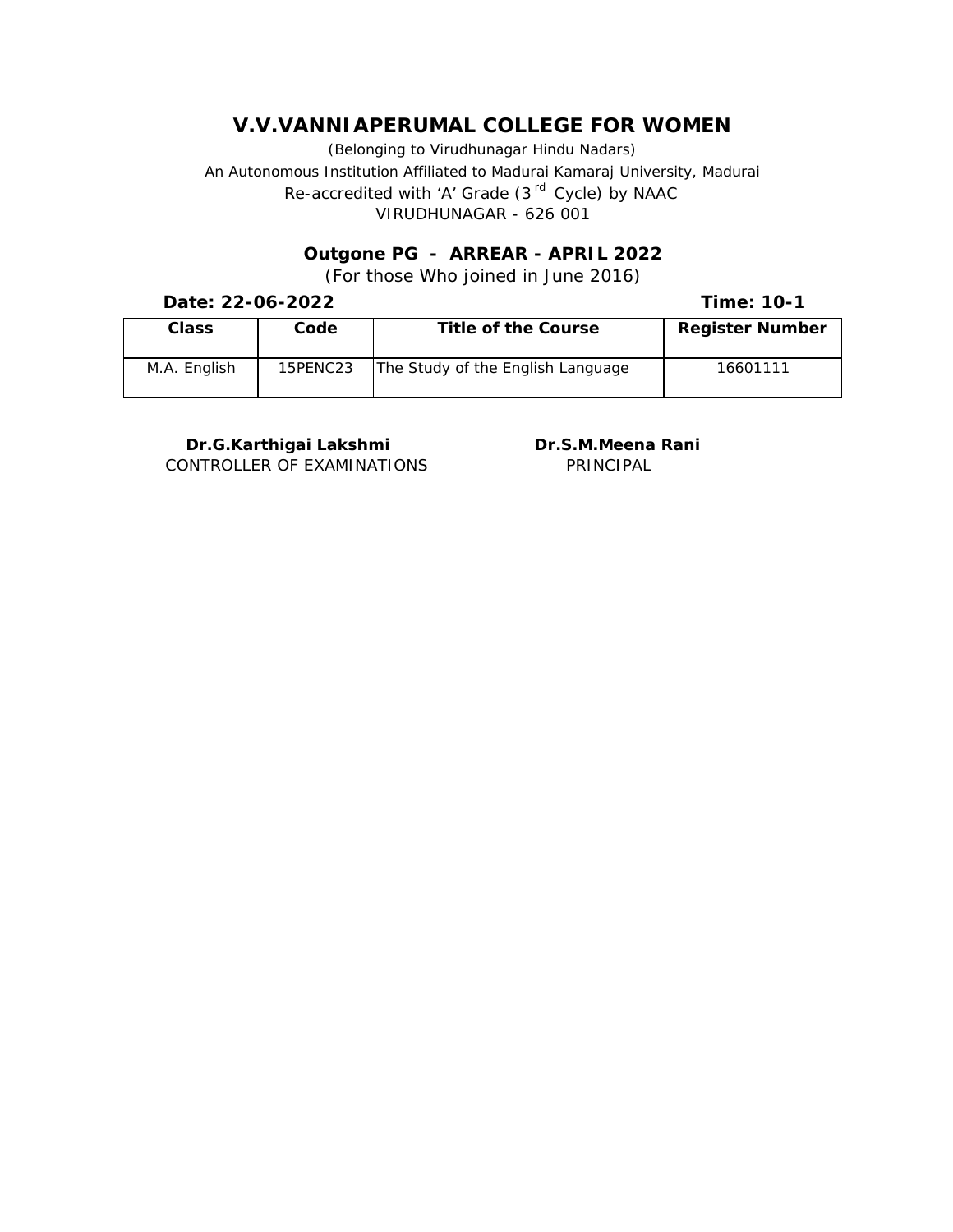(Belonging to Virudhunagar Hindu Nadars)

An Autonomous Institution Affiliated to Madurai Kamaraj University, Madurai

*Re-accredited with 'A' Grade (3 rd Cycle) by NAAC*

VIRUDHUNAGAR - 626 001

**Outgone PG - ARREAR - APRIL 2022**

(For those Who joined in June 2017)

**Date: 22-06-2022**

**Time: 10-1**

| Class          | Code     | Title of the Course   | Register Number |
|----------------|----------|-----------------------|-----------------|
| M.Sc. Biochem. | 15PBCC42 | Clinical Biochemistry | 17701509        |

#### **Outgone PG - ARREAR - APRIL 2022** (For those Who joined in June 2017)

**Date: 24-06-2022**

**Time: 10-1**

| Class          | Code     | Title of the Course | Register Number |
|----------------|----------|---------------------|-----------------|
| M.Sc. Biochem. | 17PZYN31 | Sericulture         | 17701509        |

# **Outgone PG - ARREAR - APRIL 2022**

(For those Who joined in June 2018)

**Date: 22-06-2022**

**Time: 10-1**

| Class  | Code     | Title of the Course                                        | Register Number |
|--------|----------|------------------------------------------------------------|-----------------|
| M.B.A. | 18PBAC26 | Business Statistics-II and Operations<br><b>I</b> Research | 18012129        |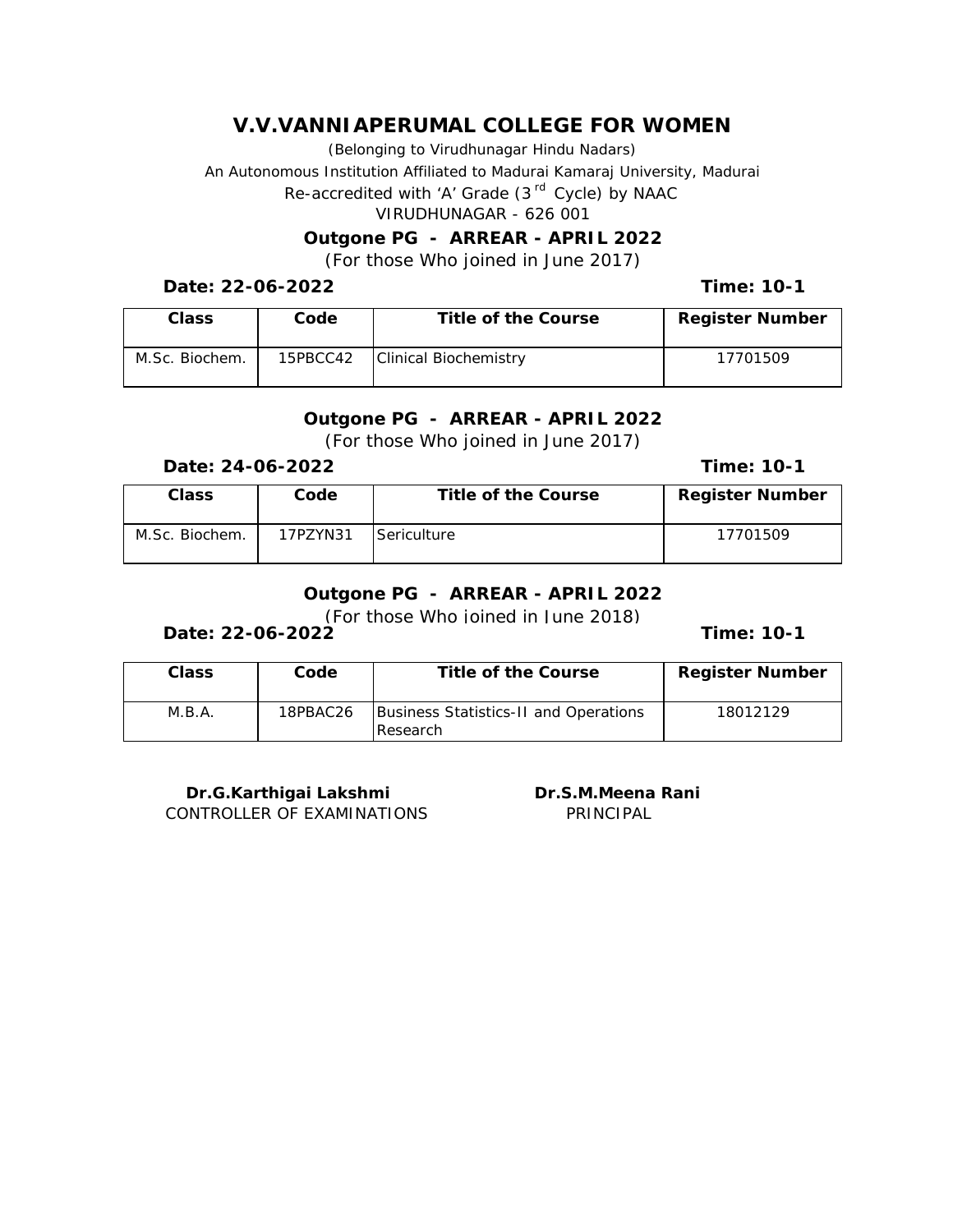(Belonging to Virudhunagar Hindu Nadars)

An Autonomous Institution Affiliated to Madurai Kamaraj University, Madurai

*Re-accredited with 'A' Grade (3 rd Cycle) by NAAC*

VIRUDHUNAGAR - 626 001

**Outgone PG - ARREAR - APRIL 2022**

(For those Who joined in June 2019)

**Date: 22-06-2022**

**Time: 10-1**

| Class        | Code     | Title of the Course | Register Number |
|--------------|----------|---------------------|-----------------|
| M.A. English | 18PENC11 | Shakespeare         | 19601122        |

**Outgone PG - ARREAR - APRIL 2022** (For those Who joined in June 2019)

**Date: 24-06-2022**

**Time: 10-1**

| Class        | Code     | Title of the Course | Register Number |
|--------------|----------|---------------------|-----------------|
| M.A. English | 18PENC12 | Modern Literature-I | 19601122        |

**Outgone- Certificate Course - ARREAR - APRIL 2022** (For those Who joined in June 2019)

**Date: 30-06-2022**

**Time: 10-1**

| Class                                 | Code   | Title of the Course        | Register Number |
|---------------------------------------|--------|----------------------------|-----------------|
| Certificate in<br>Gandhian<br>Thought | 18CGT2 | Sarvodaya and Non-Violence | 19C001084       |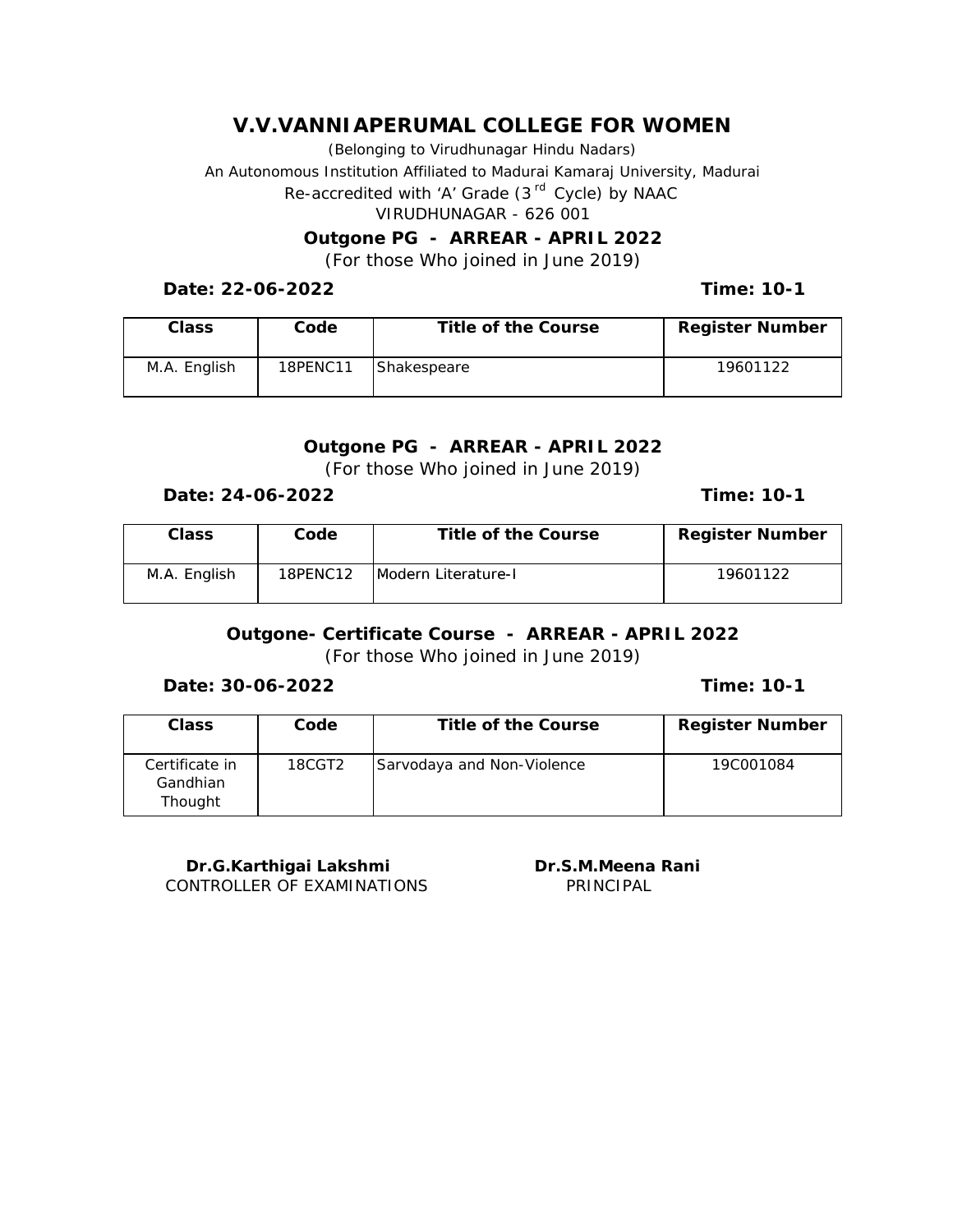(Belonging to Virudhunagar Hindu Nadars) An Autonomous Institution Affiliated to Madurai Kamaraj University, Madurai *Re-accredited with 'A' Grade (3 rd Cycle) by NAAC* VIRUDHUNAGAR - 626 001

> **Outgone UG - ARREAR - APRIL 2022** (For those Who joined in June 2014)

**Date: 22-06-2022**

**Time: 10-1**

| Class          | Code     | Title of the Course | Register Number |
|----------------|----------|---------------------|-----------------|
| B.Sc. Biochem. | 12UBIA51 | Applied Biology     | 14202125        |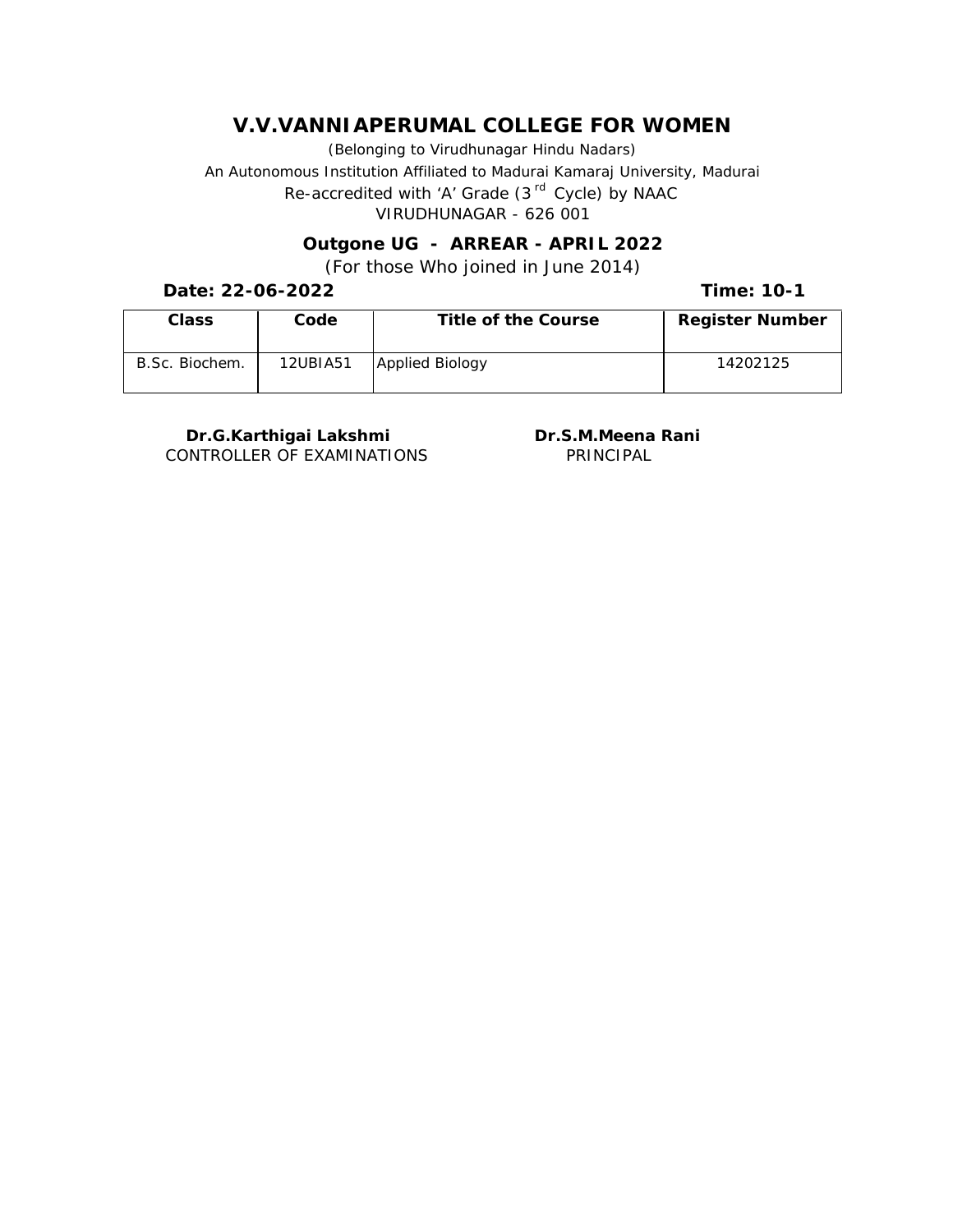(Belonging to Virudhunagar Hindu Nadars)

An Autonomous Institution Affiliated to Madurai Kamaraj University, Madurai

*Re-accredited with 'A' Grade (3 rd Cycle) by NAAC*

VIRUDHUNAGAR - 626 001

**Outgone UG - ARREAR - APRIL 2022**

#### (For those Who joined in June 2015)

| Date: 22-06-2022   |          |                         | Time: 10-1      |
|--------------------|----------|-------------------------|-----------------|
| Class              | Code     | Title of the Course     | Register Number |
|                    |          |                         |                 |
| B.Sc. Zoology      | 15UZYC41 | Developmental Biology   | 15201847        |
| B.Sc. Microbiology | 15UMBC53 | Immunology and Virology | 15202420        |
| B.Com. CA          | 15UCOC41 | Partnership Accounting  | 15402928        |

# **Outgone UG - ARREAR - APRIL 2022**

(For those Who joined in June 2015)

|               | Date: 24-06-2022 |                                      |                 |
|---------------|------------------|--------------------------------------|-----------------|
| Class         | Code             | Title of the Course                  | Register Number |
| B.Sc. Zoology | 15UZYC51         | <b>S</b> IGenetics and Biostatistics | 15201847        |

## **Outgone UG - ARREAR - APRIL 2022**

(For those Who joined in June 2015)

| Date: 27-06-2022 |          |                        | Time: 10-1      |
|------------------|----------|------------------------|-----------------|
| Class            | Code     | Title of the Course    | Register Number |
| B.Sc. Zoology    | 15UZYC53 | Ecology and Toxicology | 15201847        |

### **Outgone UG - ARREAR - APRIL 2022**

#### (For those Who joined in June 2015)

| Date: 29-06-2022 |          |                     | Time: 10-1      |
|------------------|----------|---------------------|-----------------|
| Class            | Code     | Title of the Course | Register Number |
| B.Sc. Zoology    | 15UZYC62 | Biotechnology       | 15201847        |

## **Outgone UG - ARREAR - APRIL 2022** (For those Who joined in June 2015)

| Date: 01-07-2022 |          |                     | Time: 10-1      |
|------------------|----------|---------------------|-----------------|
| Class            | Code     | Title of the Course | Register Number |
| B.Sc. Zoology    | 15UZYC63 | <b>I</b> Evolution  | 15201847        |

### **Outgone UG - ARREAR - APRIL 2022** (For those Who joined in June 2015)

#### **Date: 04-07-2022**

| Time: 10-1 |  |
|------------|--|
|------------|--|

| $B.$ Sc. Zoology<br>15UBTA61 | Plant Ecology and Plant Physiology | 15201847 |
|------------------------------|------------------------------------|----------|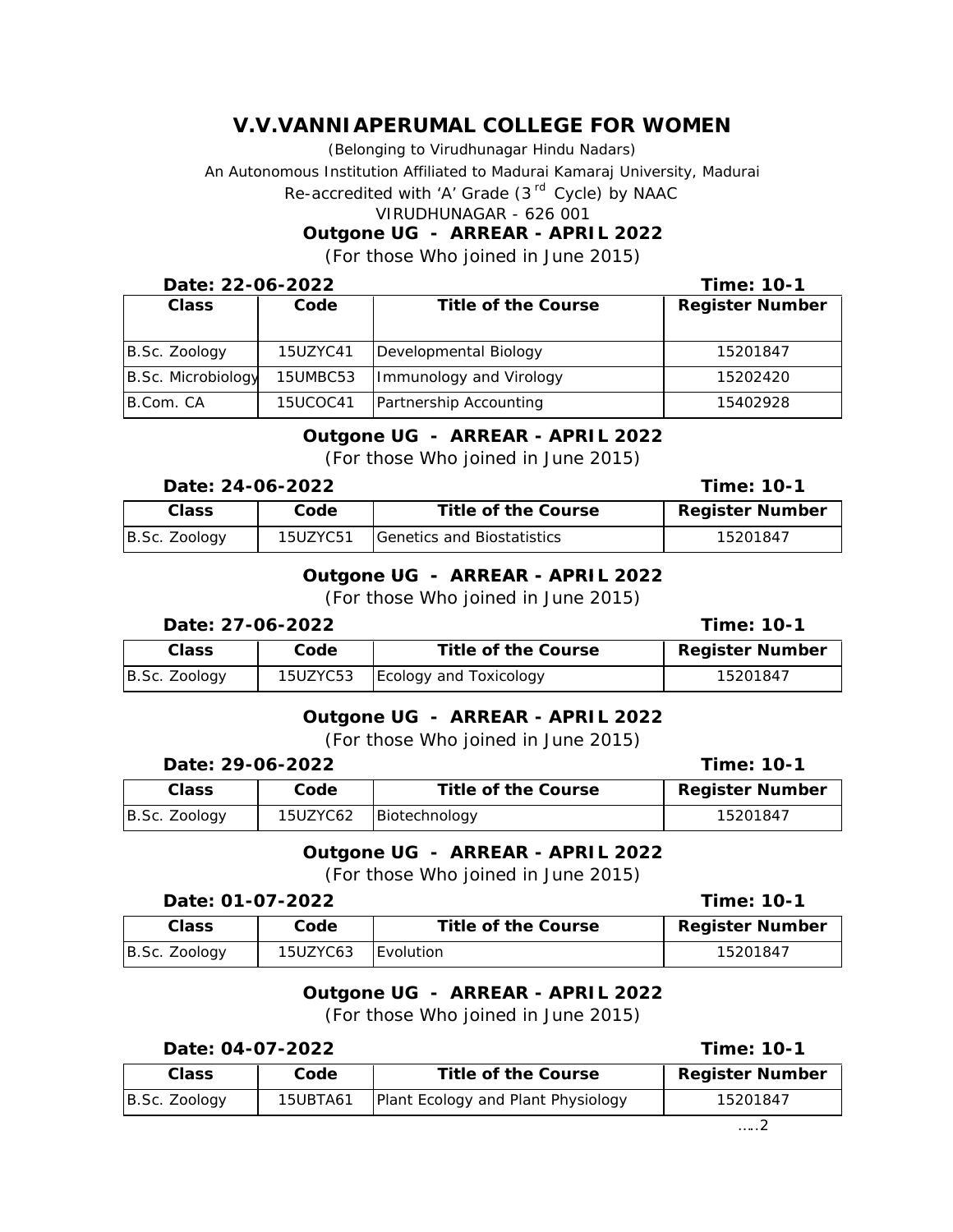# **Outgone UG - ARREAR - APRIL 2022** (For those Who joined in June 2015)

**Time: 10-12 Class Code Title of the Course Register Number** B.Sc. Zoology | 15UZYS51 Sericulture | 15201847 **Date: 05-07-2022**

#### **Outgone UG - ARREAR - APRIL 2022** (For those Who joined in June 2015)

| Date: 06-07-2022 |          |                     | Time: 10-12     |
|------------------|----------|---------------------|-----------------|
| Class            | Code     | Title of the Course | Register Number |
| B.Sc. Zoology    | 15UZYS61 | Immunology          | 15201847        |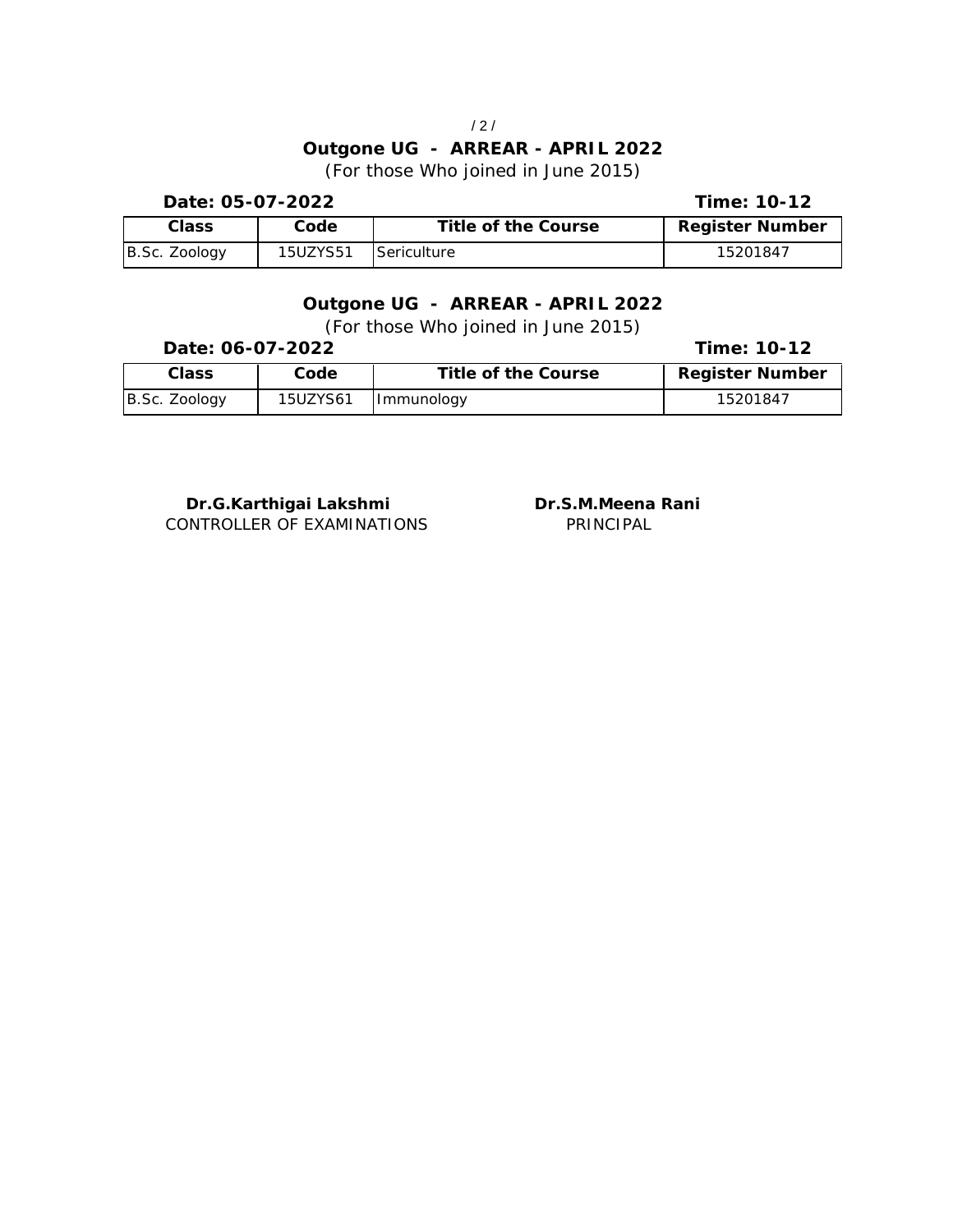(Belonging to Virudhunagar Hindu Nadars)

An Autonomous Institution Affiliated to Madurai Kamaraj University, Madurai

*Re-accredited with 'A' Grade (3 rd Cycle) by NAAC*

VIRUDHUNAGAR - 626 001

**Outgone UG - ARREAR - APRIL 2022** (For those Who joined in June 2017)

| Date: 22-06-2022 |          |                                                 | Time: 10-1      |
|------------------|----------|-------------------------------------------------|-----------------|
| Class            | Code     | Title of the Course                             | Register Number |
| B.Sc. Home Sci.  | 15UCHA31 | Organic, Inorganic and Physical<br>Chemistry-II | 172028024       |
| B.Com. CA (Self) | 15UCOC41 | Partnership Accounting                          | 174029089       |
| B.B.A.           | 15UBAE51 | Research Methodology                            | 175031064       |

#### **Outgone UG - ARREAR - APRIL 2022** (For those Who joined in June 2017)

| Date: 24-06-2022 |  |
|------------------|--|
|------------------|--|

| <u> DUNU. ET UU EULL</u> |          |                                                    |                 |
|--------------------------|----------|----------------------------------------------------|-----------------|
| Class                    | Code     | Title of the Course                                | Register Number |
| B.Com. CA (Self)         | 15UCOS41 | Mathematics for Competitive<br><b>Examinations</b> | 174029089       |
|                          | $\sim$   | $\cdot$ $\sim$<br>____<br>----                     |                 |

## **Outgone UG - ARREAR - APRIL 2022**

(For those Who joined in June 2017)

#### **Date: 24-06-2022**

| Class           | Code            | Title of the Course                                            | Register Number |
|-----------------|-----------------|----------------------------------------------------------------|-----------------|
| B.Sc. Home Sci. | <b>15UENG41</b> | English for Communicative<br>Competence and Career Guidance-IV | 172028024       |
| B.B.A.          | 15UBAC61        | Strategic Management                                           | 175031064       |

# **Outgone UG - ARREAR - APRIL 2022**

(For those Who joined in June 2017)

### **Date: 27-06-2022**

| Class            | Code     | Title of the Course  | Register Number |
|------------------|----------|----------------------|-----------------|
| IB.Sc. Home Sci. | 15UNDA51 | Food Microbiology    | 172028024       |
| B.B.A.           | 15UBAC62 | Financial Management | 175031064       |

# **Outgone UG - ARREAR - APRIL 2022**

(For those Who joined in June 2017)

| Date: 29-06-2022 |
|------------------|
|------------------|

**Time: 10-1**

| Class  | Code     | Title of the Course | Register Number |
|--------|----------|---------------------|-----------------|
| B.B.A. | 15UBAE61 | Disaster Management | 175031064       |

**Time: 10-12**

**Time: 10-1**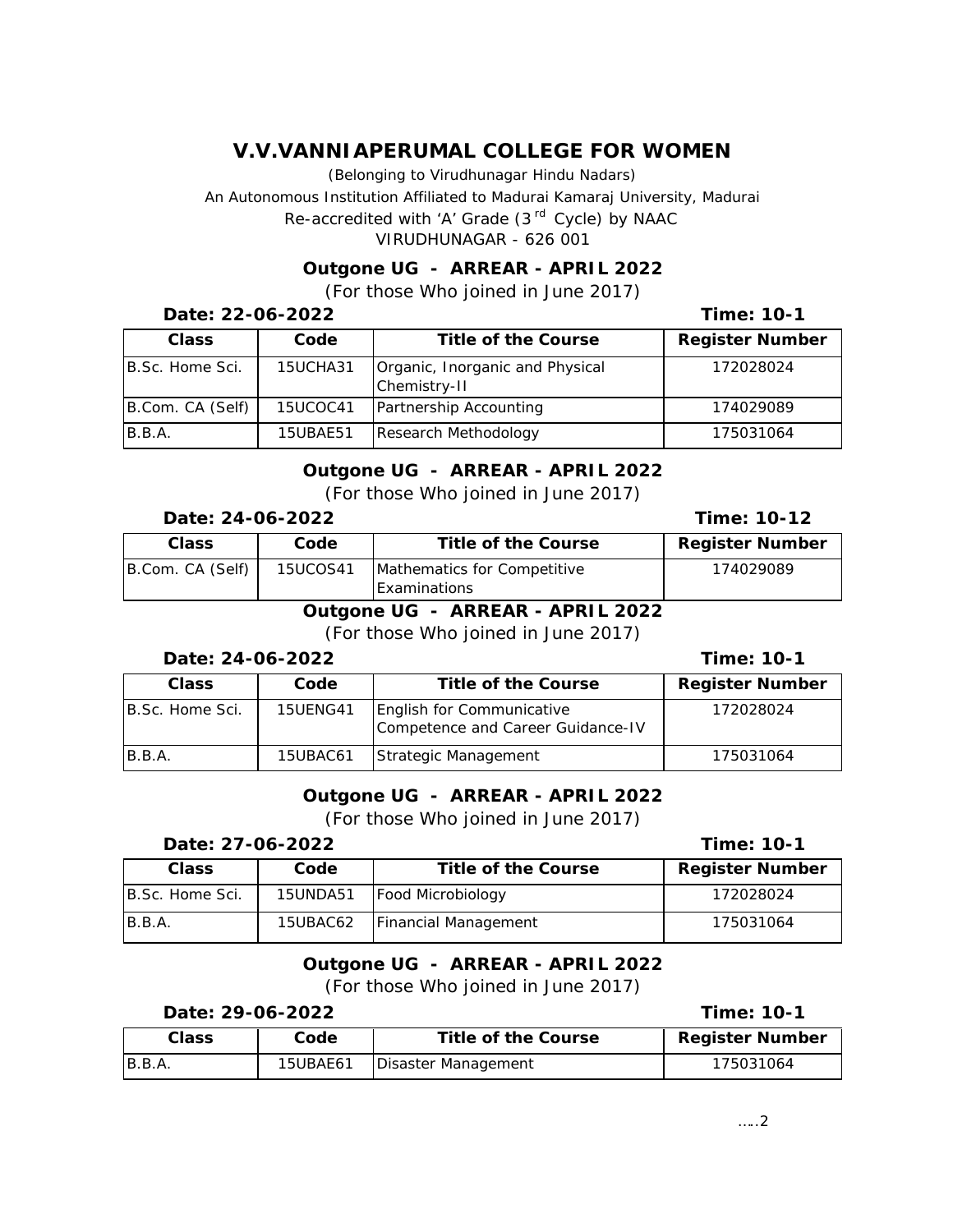## **Outgone UG - ARREAR - APRIL 2022** (For those Who joined in June 2017)

| Date: 01-07-2022 |                 |                                | Time: 10-12     |
|------------------|-----------------|--------------------------------|-----------------|
| Class            | Code            | Title of the Course            | Register Number |
| B.B.A.           | <b>15UBAS61</b> | Conflict and Stress Management | 175031064       |

## **Outgone UG - ARREAR - APRIL 2022** (For those Who joined in June 2017)

#### **Date: 04-07-2022**

# **Time: 10-12**

| Class  | Code            | Title of the Course         | Register Number |
|--------|-----------------|-----------------------------|-----------------|
| B.B.A. | <b>15UBAS62</b> | <b>IPresentation Skills</b> | 175031064       |

## **Outgone UG - ARREAR - APRIL 2022** (For those Who joined in June 2017)

| Date: 05-07-2022 |          |                             | Time: 10-12     |
|------------------|----------|-----------------------------|-----------------|
| Class            | Code     | Title of the Course         | Register Number |
| B.B.A.           | 15UBAS63 | <b>Employability Skills</b> | 175031064       |